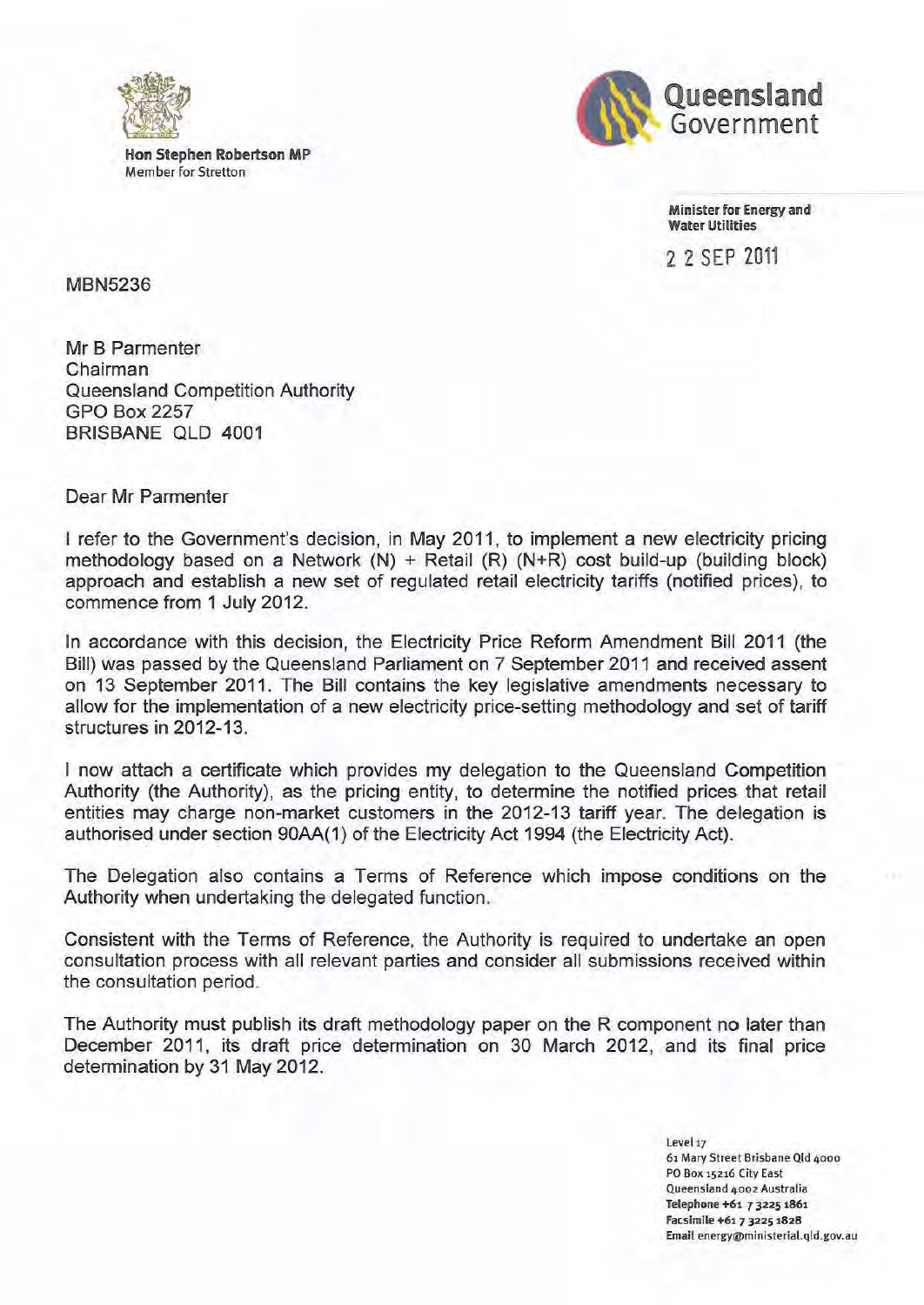**The Queensland Government remains concerned about the pressure that increases in the**  cost of living, including rising electricity costs, are placing on household budgets, and has **consistently advocated in previous pricing decisions that only genuine increases in costs of supply be passed on to consumers.** 

With the introduction of the new price setting methodology in 2012-13, the Government **wishes to again stress that the Authority must consider the impact of price rises on consumers when determining regulated prices.** 

**It is acknowledged that a move to cost reflective tariffs will have an adverse affect on some consumers. To assist in mitigating these impacts, the Government has approved an**  inclining block tariff (IBT) structure for residential customers.

An IBT is designed to encourage customers to conserve electricity by charging a fixed supply charge and a series of consumption blocks priced so the more you use, the more you pay. Under this approach, the impact of moving to a cost reflective pricing structure on **lower consumption customers will be lessened.** 

**The Queensland Government will also undertake additional work to further investigate a range of customer assistance measures to further mitigate the impacts of a move to cost reflective tariffs and the increasing cost of living on small residential electricity customers.**  It is expected these options will be considered as part of the 2012-13 Budget process.

### **Delegation and Terms of Reference**

In undertaking the delegated function, the Authority should consider the following:

- The network charges to be levied by ENERGEX when determining the N component of the regulated retail tariffs;
- The cost of energy component should seek to balance the long term need for **maintaining pricing stability with ensuring customers are not subjected to**  unnecessary price volatility in the short term;
- The Government has endorsed the establishment of an IBT structure for residential customers to apply from 1 July 2012;
- The Government has endorsed the establishment of a new voluntary time-of-use tariff for residential customers from 1 July 2012;
- **It is the Government's intention that any customer on an obsolete or declining block**  tariff will be required to move (or transition) to an alternative regulated tariff from 1 July 2012;
- Before making any changes to farming and irrigation tariffs, the Authority should consult with relevant stakeholders and industry groups and consider whether any **transitional arrangements may be required;**
- The Authority should consider an appropriate tariff for street lighting customers in **Ergon Energy's network area and whether any transitional arrangements may be**  required; and
- It is the Government's intention that from 1 July 2012, all existing and new nonresidential customers in ENERGEX's network area, who consume over 100 **megawatt hours per annum, will be unable to access regulated tariffs and must be on a market contract.**

**This Delegation (and Terms of Reference) replaces the previous Direction Notice, issued**  to the Authority on 11 May 2011 under section 10(e) of the Queensland Competition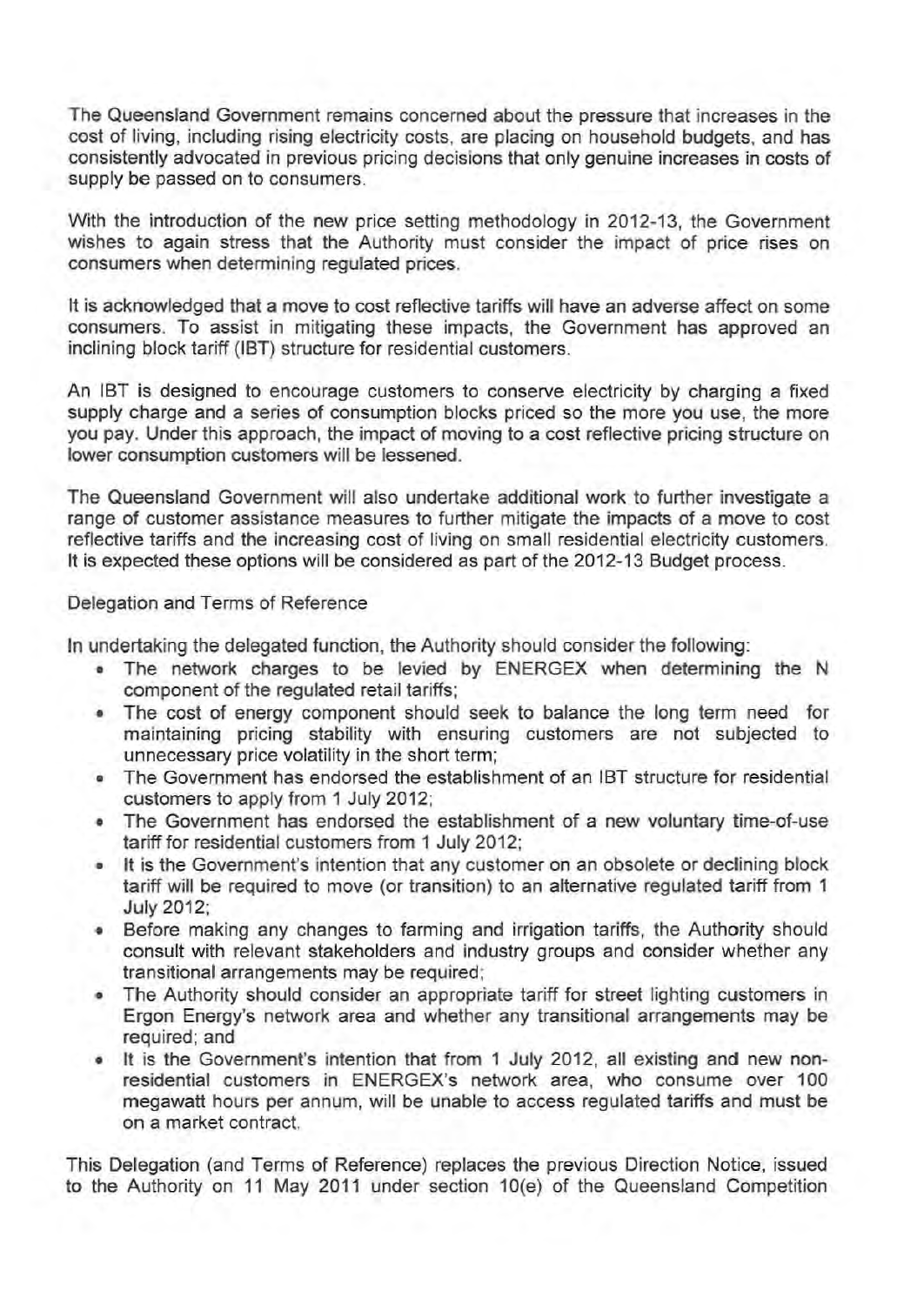Authority Act 1997 (QCA Act), requiring the Authority to investigate and provide a report **on:** 

- An alternative retail electricity pricing methodology for the determination of the cost **components under an N+R approach; and**
- **An alternative set of retail electricity tariffs, based on an N+R approach, which could**  be applied from 1 July 2012.

**Please be assured the process and intent reflected in the Direction Notice issued under**  the QCA Act will be deemed sufficient for the purposes of the price determination process for 2012-13, in accordance with section 329 of the Electricity Act.

If you have any questions about my advice to you, Ms Kathie Standen, Director, Electricity Pricing Policy of the Department of Employment, Economic Development and Innovation will be pleased to assist you and can be contacted on telephone 3225 8256.

Yours sincerely

**STEPHEN ROBERTSON MP**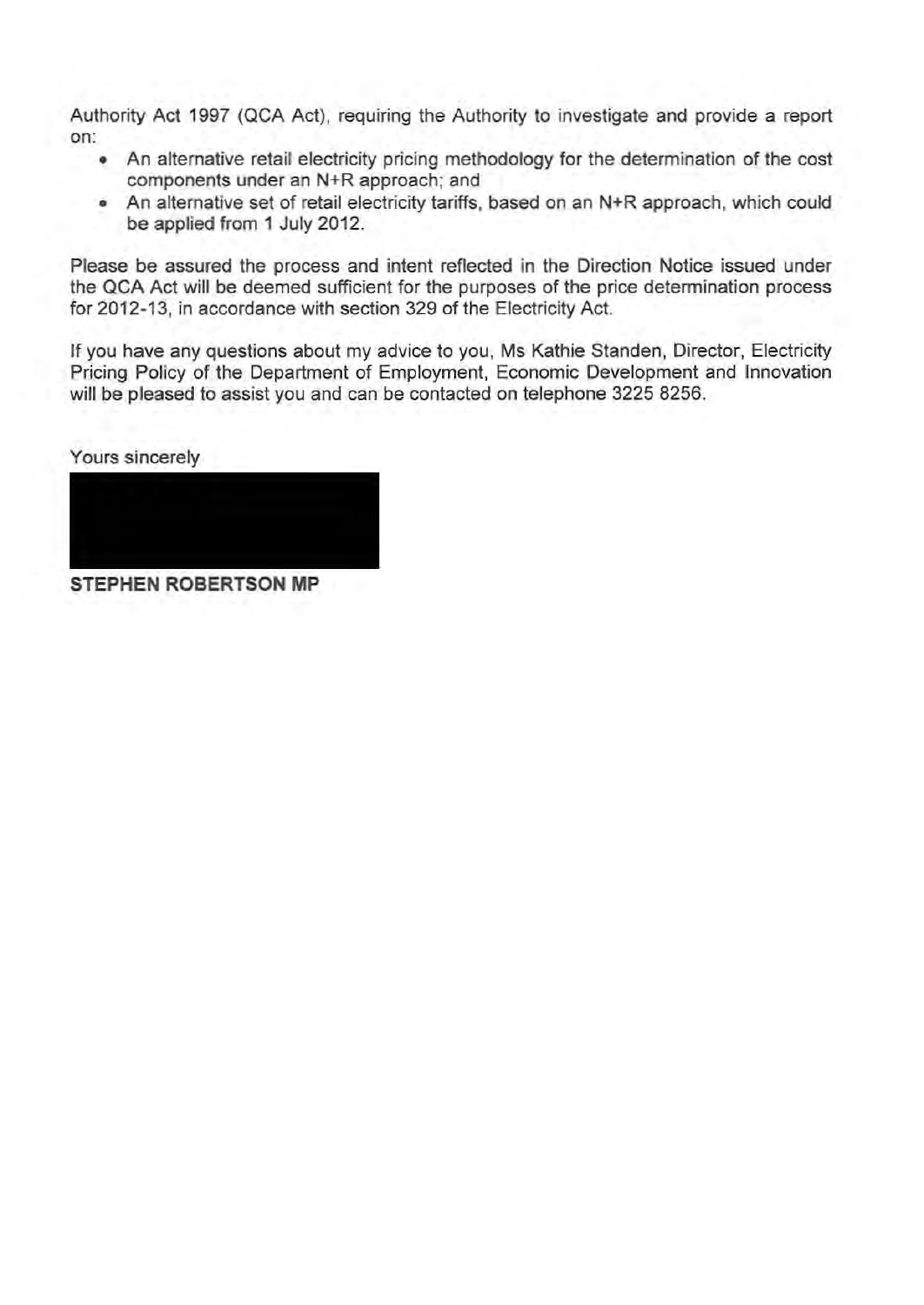# **ELECTRICITY** ACT **1994**  Section 90AA(I)

### **DELEGATION**

As the Minister for Energy and Water Utilities, pursuant to section 90AA(l) of the *Electricity Act* 1994, I hereby refer to the Queensland Competition Authority (the Authority) the determination of regulated retail electricity tariffs (notified prices) for Queensland to apply from I July 2012 to 30 June 2013, in accordance with the requirements set out in the following Terms of Reference.

### Terms of Reference

### 1. Matters to be considered

In calculating the regulated retail electricity tariffs for the relevant tariff year, the Authority should ensure its price determination has regard to:

- the actual costs of supplying electricity;
- the effect of the determination on competition in the Queensland retail electricity market, consistent with the Government's policy objective that consumers, wherever possible, have the opportunity to benefit from competition and efficiency in the marketplace;
- the Queensland Government's Uniform Tariff Policy, which ensures customers of the same class have access to uniform retail tariffs and pay the same notified price for their electricity supply, regardless of their geographic location; and
- the information contained in the Attachment.

### *Methodology for calculating regulated retail tariff prices*

Retail electricity tariffs comprise three main cost components:

- network costs;
- energy costs; and
- retail costs.

In calculating the regulated retail tariffs for the relevant tariff year, the Authority should, to the extent possible, base its determination on a Network (N) plus Retail (R) cost build-up approach to setting notified prices, where N (network cost) is treated as a pass-through and R (energy and retail cost) is determined by the Authority.

### Network Costs

In determining the network cost component of each regulated retail tariff, the Authority must consider the network charges to be levied by ENERGEX for each tariff for the relevant tariff year.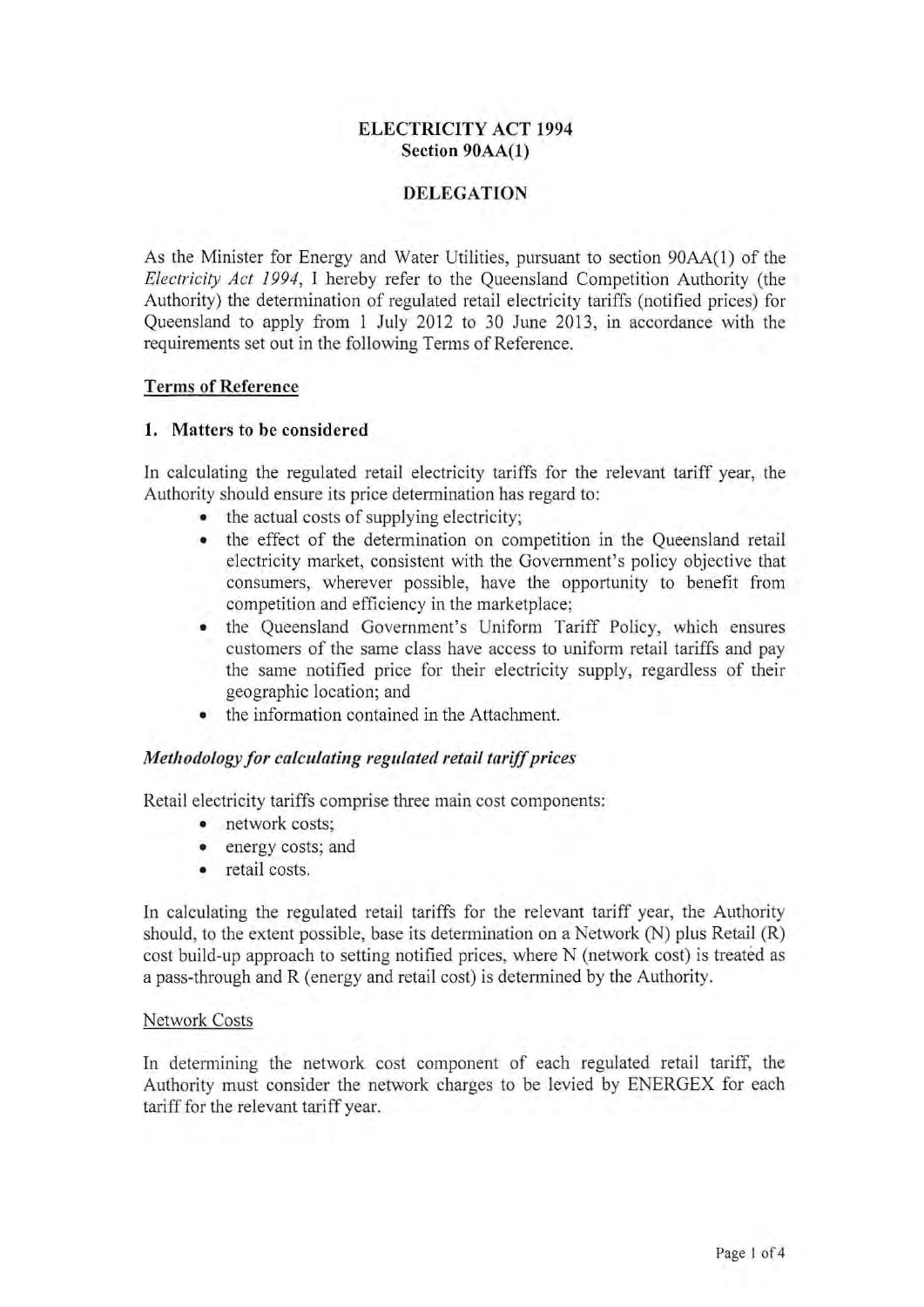### Energy Costs

The energy cost component of each regulated retail tariff should include the cost of purchasing energy, environmental and renewable energy costs, energy losses and National Electricity Market fees.

In calculating the energy cost component, the Authority must consider:

- the cost of energy,
- fees, including charges for market and ancillary services, imposed by Australian Energy Market Operator (AEMO) under the National Electricity Rules;
- energy losses as published by the AEMO;
- the likely impact resulting from Commonwealth legislation to put a price on carbon dioxide emissions;
- the efficient costs of meeting any obligations under environmental and energy efficiency schemes (including present and future State and Commonwealth schemes); and
- a mechanism to address any new compulsory scheme that imposes material costs on the retailer.

#### Retail Costs

Retail costs relate to the services provided by a retailer to its customers.

In determining the retail cost component of each regulated retail tariff, the Authority must consider the retail costs that would reasonably be incurred by an efficient, representative retailer, the characteristics of which should be determined by the Authority. The Authority is also required to determine an appropriate retail margin . giving consideration to any risks not compensated for elsewhere.

### 2. **Consultation**

The Authority should consult with stakeholders, conduct workshops and consider submissions, within the timetable for making the price determination and publishing the draft and final reports. The Authority must make its reports available to the public.

### **3. Timing**

### *(a) Draft Methodology Paper*

The Authority must publish a paper outlining its draft methodology for calculating the R component of regulated retail electricity prices no later than December 2011.

### *(b) Draft Price Determination*

The Authority must publish a report on its draft price determination of regulated retail electricity tariffs (with each tariff to be presented as a bundled price) for the period 1 July 2012 to 30 June 2013, on 30 March 2012.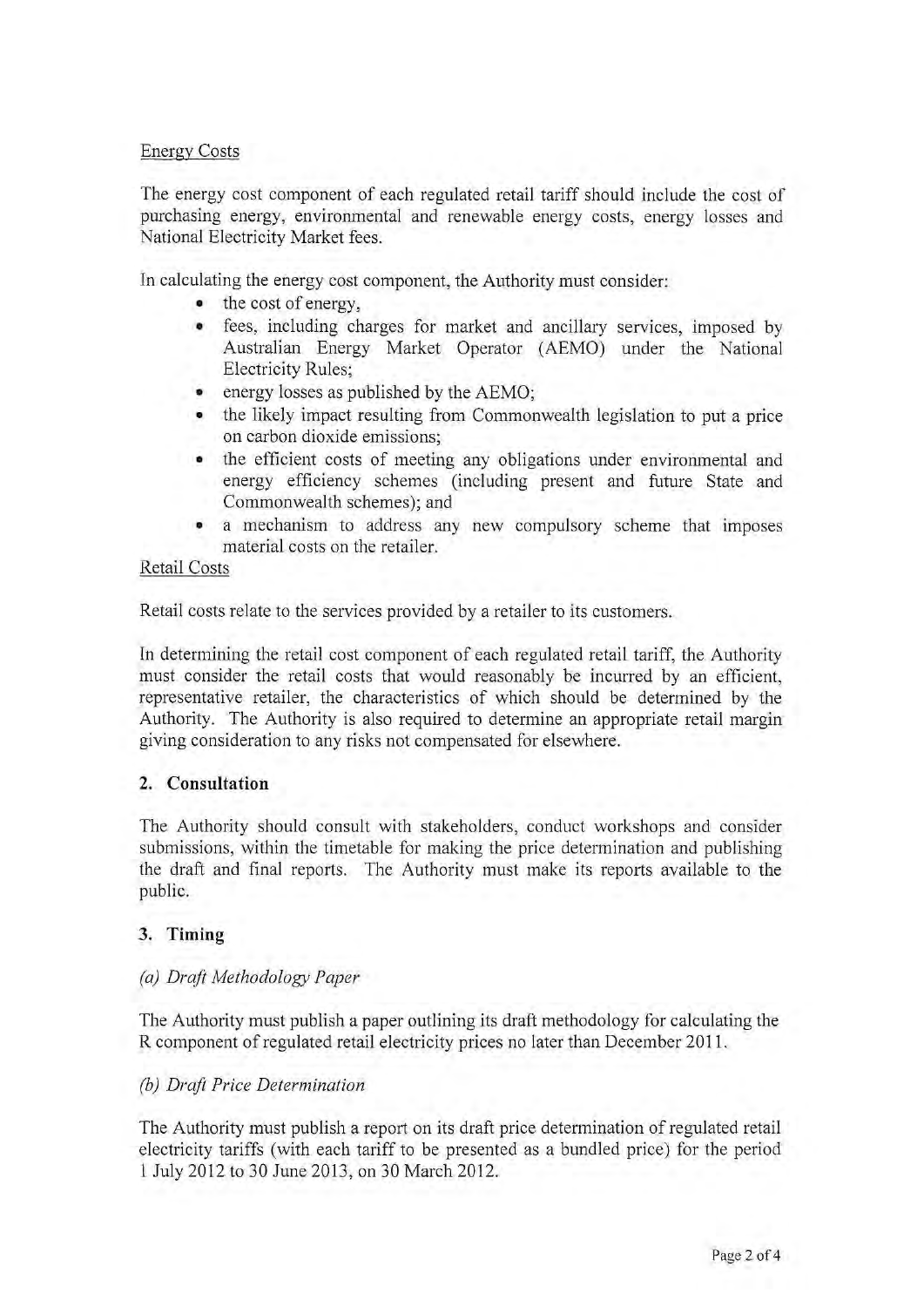The Authority must publish a written notice inviting submissions about the draft determination. The notice must state a period (the *consultation period)* during which anyone can make written submissions to the Authority about issues relevant to the draft determination.

The Authority must consider any submissions received within the consultation period and make them available to the public, subject to normal confidentiality considerations.

#### *(c) Final Price Determination*

The Authority must publish a report of its final price determination on regulated retail electricity tariffs (with each tariff to be presented as a bundled price) for the period I July 2012 to 30 June 2013, and gazette the (bundled) retail tariffs, no later than 31 May 2012.

## **STEPHEX ROBERTSON**

**The Hon Stephen Robertson MP** 

**Level 17 61 Mary Street, Bnsbane** 

**PO Box 15216, Brisbane Clty East 4002 Australia** 

**Telephone +61732251861 FacsHmJe +6 17 3225 1828**